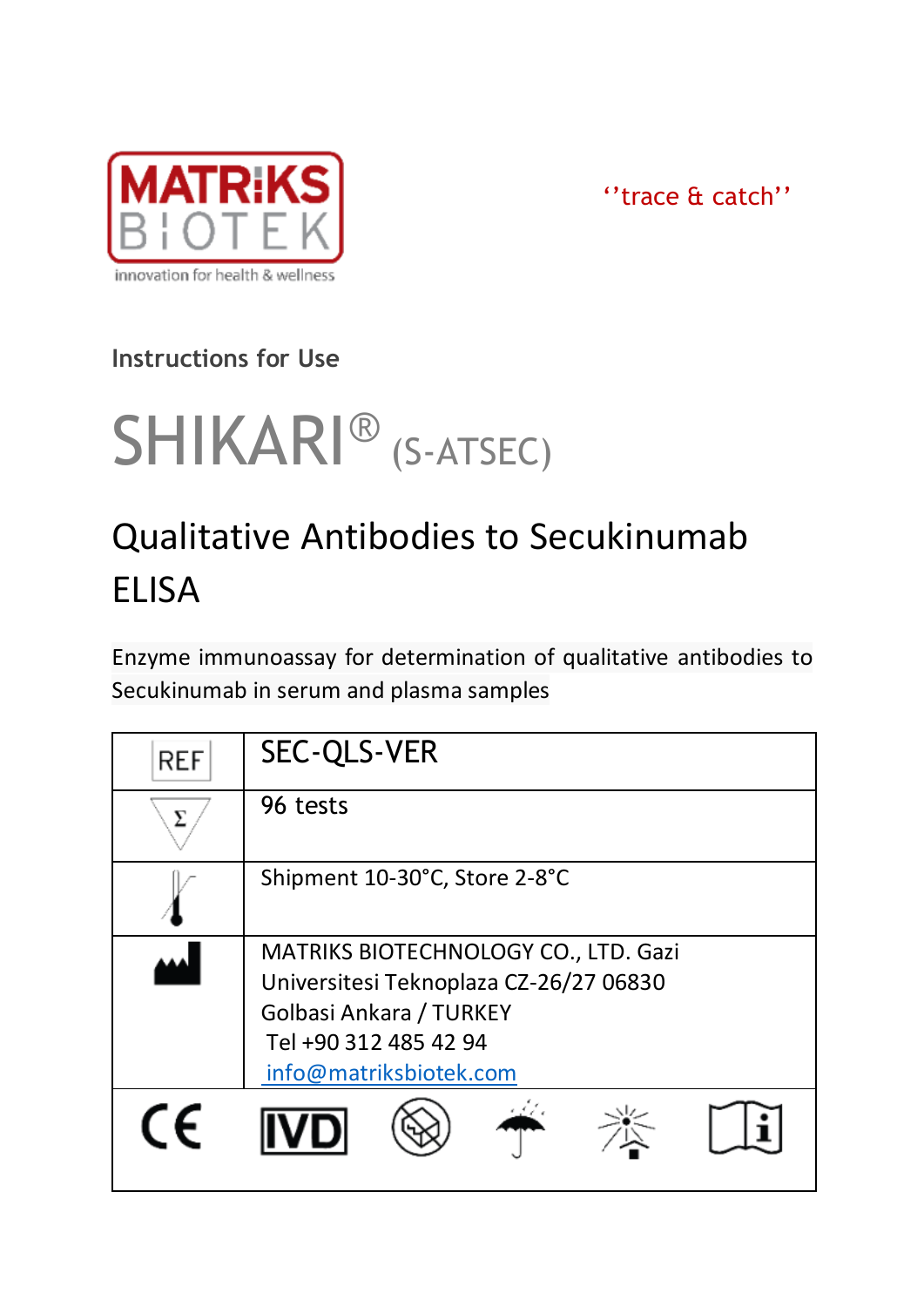#### **1. Intended Use**

SHIKARI® Qualitative Antibodies to In Secukinumab ELISA has been especially developed for the qualitative analysis of antibodies to secukinumab in serum and plasma samples. SHIKARI® Qualitative Antibodies to Secukinumab ELISA is optimized with (Cosentyx®/Verxant®).

#### **2. General Information**

Secukinumab is a human monoclonal antibody designed for the treatment of uveitis, rheumatoid arthritis, ankylosing spondylitis, and psoriasis. Secukinumab is an interleukin-17A (IL-17A) inhibitor marketed by Novartis. IL-17 is a group of proinflammatory cytokines released by cells of the immune system and and exist in higher levels in many immune conditions associated with chronic inflammation. By targeting IL-17A, secukinumab has shown excellent efficacy in psoriasis by normalizing skin histology and was approved by the United States Food and Drug Administration on January 21, 2015 to treat adults with moderate-to-severe plaque psoriasis.

Therapeutic drug monitoring (TDM) is the clinical practice of measuring specific drugs at designated intervals to maintain a constant concentration in a patient's bloodstream, thereby optimizing individual dosage regimens. The indications for drug monitoring include efficacy, compliance, drug-drug interactions, toxicity avoidance, and therapy cessation monitoring. Additionally, TDM can help to identify problems with medication compliance among noncompliant patient cases.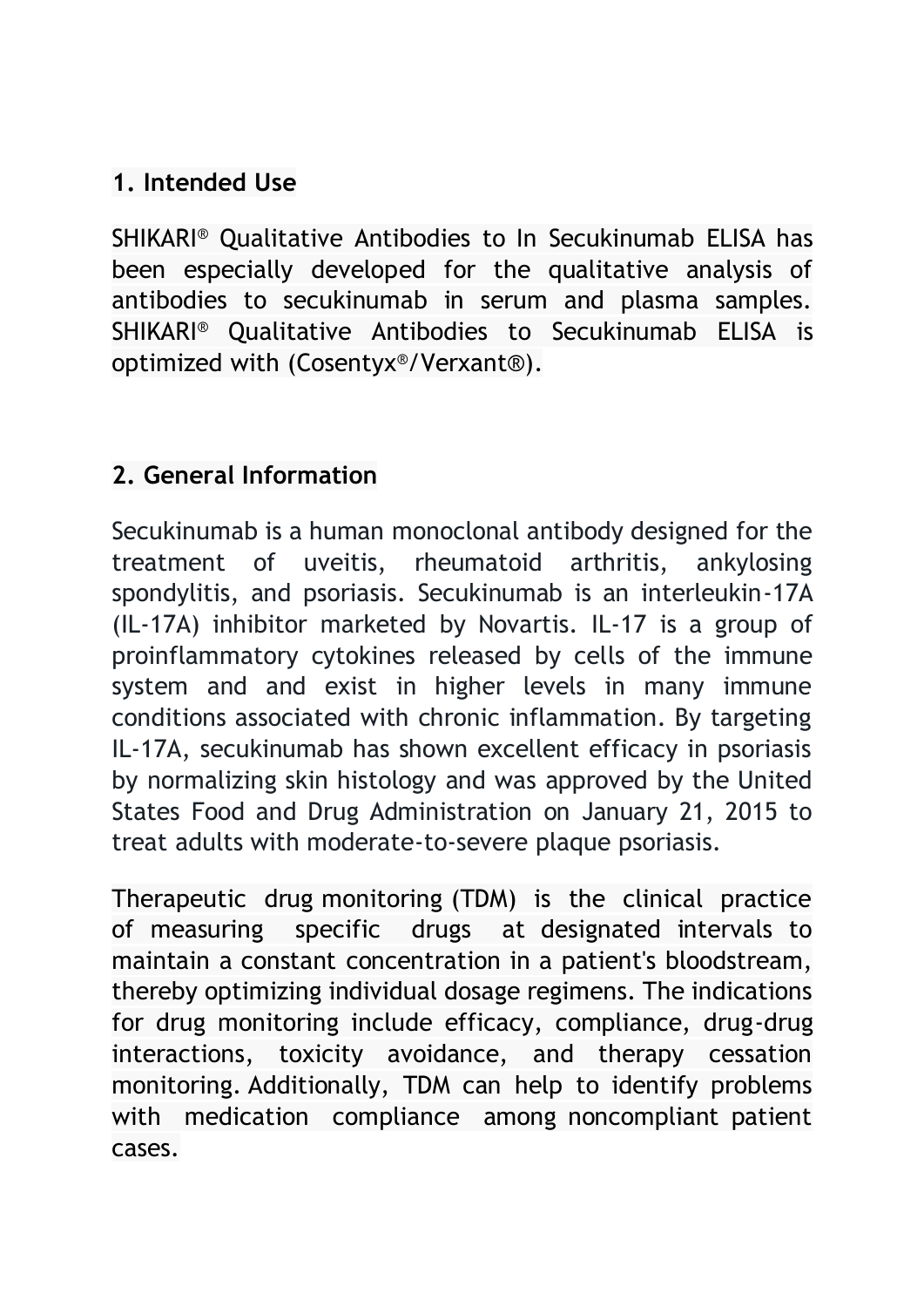Biologic medicinal products (biologics) have transformed treatment landscapes worldwide for patients with haematological or solid malignancies with the 21st century. Today, as data exclusivity periods of first wave biologics approach expiration/have expired, several biosimilar products (i.e.,biologics that are considered to be similar in terms of quality, safety and efficacy to an approved 'reference' biologic) are being developed or have already been approved for human use.

Like all biologics, biosimilars are structurally complex proteins that are typically manufactured using genetically engineered animal, bacterial or plant cell culture systems. As a consequence of this molecular complexity and the proprietary nature of the manufacturing process, which will inevitably result in the use of different host cell lines and expression systems as well as related differences in manufacturing conditions, it is not possible to manufacture exact copies of a reference biologic.

When administered to patients, all therapeuticproteins have the potential to induce an unwanted immune response (i.e.,to stimulate the formation of antidrug antibodies [ADAs]). The impact of immune responses can range from no apparent effect to changes in pharmacokinetics, loss of effect and seriousadverse events. Furthermore, the immunogenicity profile of a biologic can be significantly altered by even small differences in its manufacturing process that are accompanied by a change in product attributes, as well as differences in dosing schedules, administration routes or patient populations.

SHIKARI® ELISA kits can be used for drug level and anti-drug antibodies measurements. SHIKARI® Secukinumab ELISA products: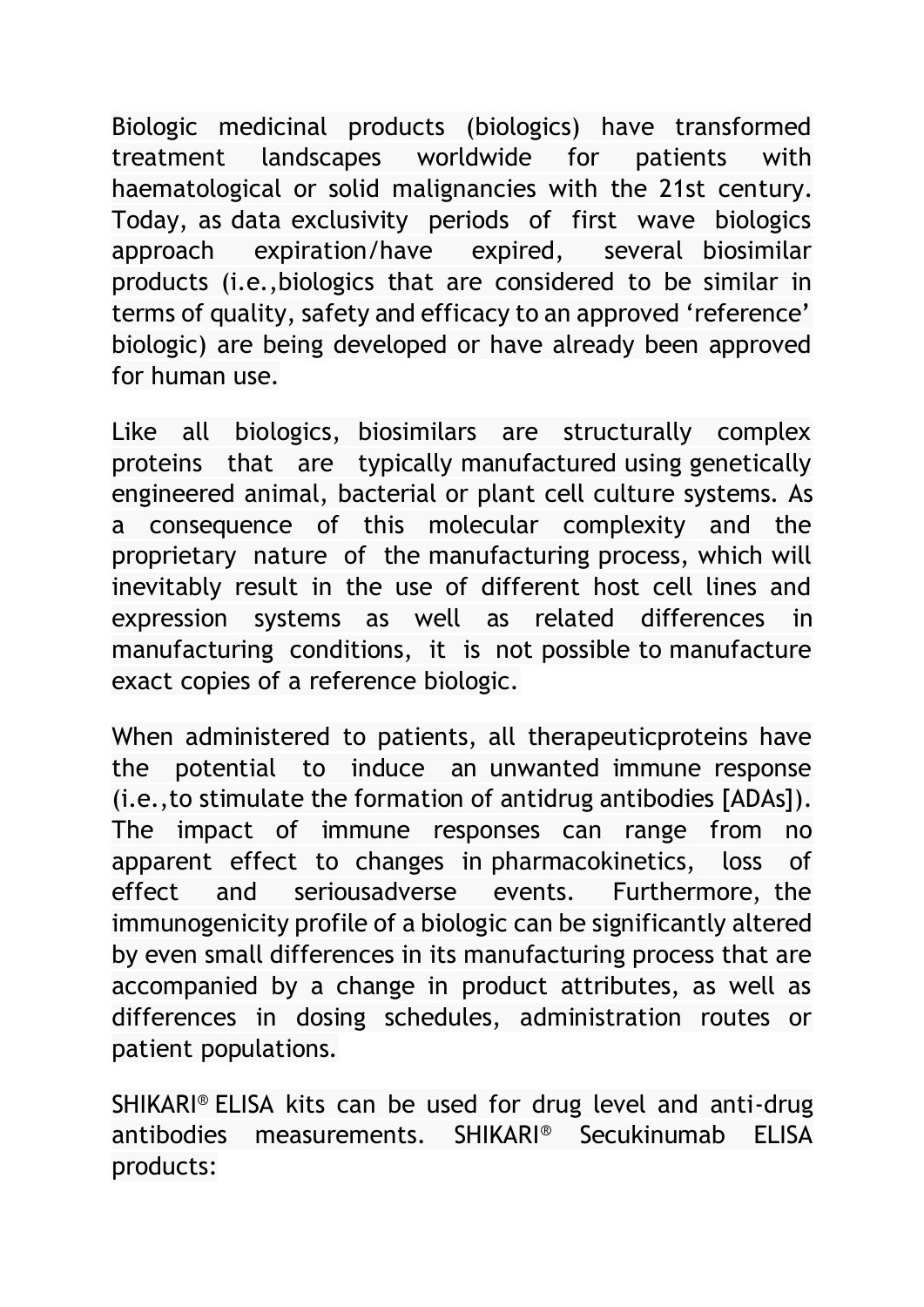| <b>Brand</b>                   | <b>Description</b>                               |                                     | <b>Product Code</b> |
|--------------------------------|--------------------------------------------------|-------------------------------------|---------------------|
| <b>SHIKARI®</b><br>$(Q - SEC)$ | Secukinumab<br>(Cosentyx <sup>®</sup> /Verxant®) | Free Drug                           | SEC-FD-VER          |
| <b>SHIKARI®</b><br>(S-ATSEC)   | Secukinumab<br>(Cosentyx <sup>®</sup> /Verxant®) | Antibody screening -<br>Qualitative | SEC-OLS-VER         |

Check the web page for the whole product list [www.matriksbiotek.com](file:///C:/Users/Matrix/Documents/www.matriksbiotek.com)

# **3.Test Principle**

Solid phase enzyme-linked immunosorbent assay (ELISA) based on the sandwich principle. Controls and samples (serum or plasma) are incubated in the microtiter plate coated with the drug secukinumab. After incubation, the wells are washed. Then, horse radish peroxidase (HRP) conjugated probe is added and binds to secukinumab antibodies captured by the drug secukinumab on the surface of the wells. Following incubation wells are washed and the bound enzymatic activity is detected by addition of chromogen-substrate. Finally, the reaction is terminated with an acidic stop solution. The colour developed is proportional to the amount of secukinumab antibodies in the sample or controls. The results can be evaluated with using cutoff value.

#### **4.Warnings and Precautions**

−For professional use only.

−In case of severe damage of the kit package please contact Matriks Biotek® or your supplier in written form, latest one week after receiving the kit. Do not use damaged components in test runs but keep safe for complaint related issues.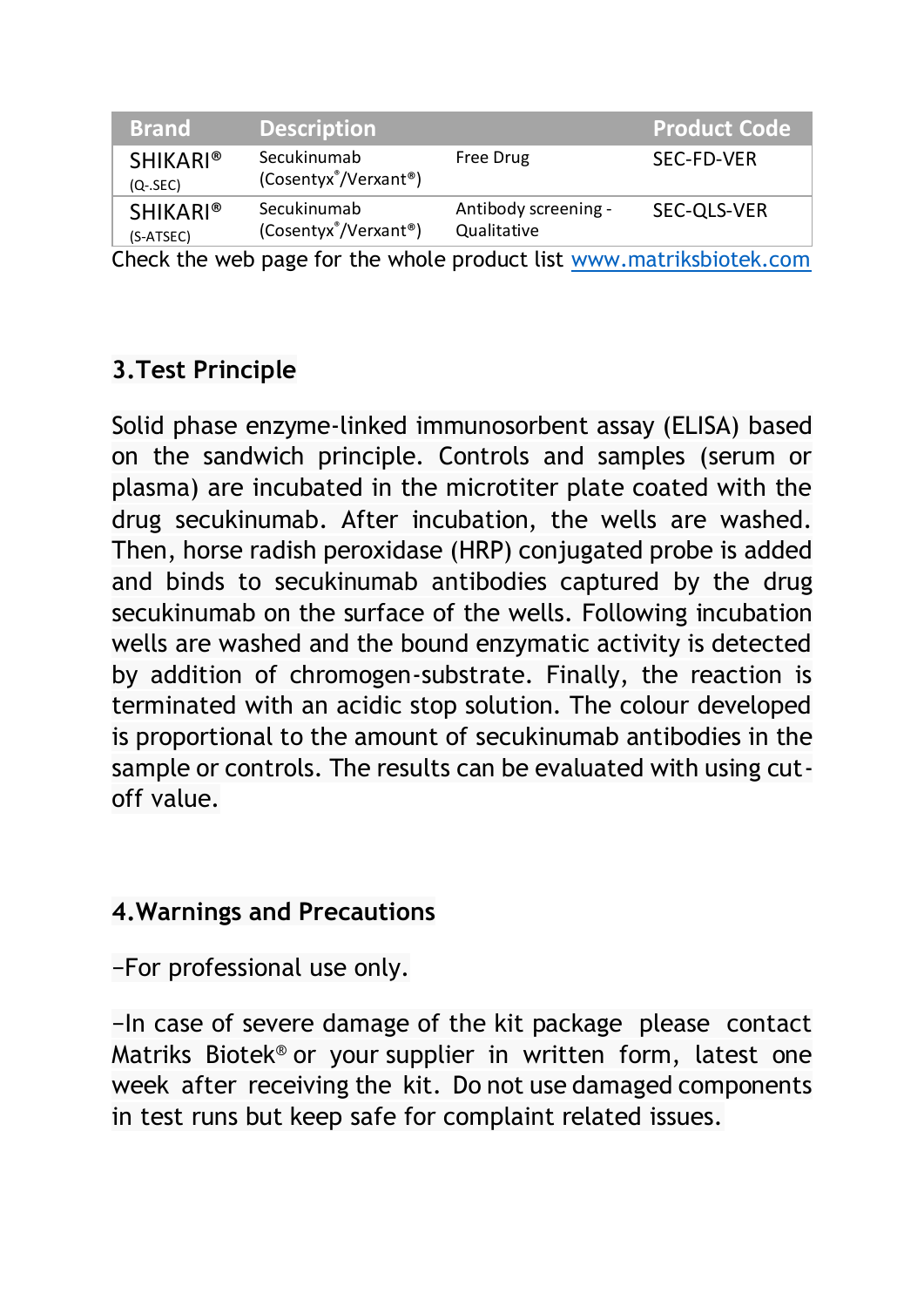−Obey lot number and expiry date. Do not mix reagents of different lots. Do not use expired reagents.

−Before starting the assay, read the instructions completely and carefully. Use the valid version of the package insert provided with the kit. Be sure that everything is understood. For further information (clinical background, test performance, automation protocols, alternative applications, literature, etc.) please refer to the local distributor.

−Follow good laboratory practice and safety guidelines. Wear lab coats, disposable latex gloves and protective glasses where necessary.

−All reagents of this kit containing human serum or plasma (standards etc.) have beentested and were found negative for HIV I/II, HBsAg and Anti-HCV. However, a presence of these or other infectious agents cannot be excluded absolutely and therefore reagents should be treated as potential biohazards in use and for disposal.

−Reagents of this kit containing hazardous material may cause eye and skin irritations. See "Materials supplied", MSDS and labels for details.

−Chemicals and prepared or used reagents must be treated as hazardous waste according the national biohazard safety guidelines or regulations

#### **5. Storage and Stability**

The kit is shipped at ambient temperature (10-30°C) and should be stored at 2-8°C for long term storage. Keep away from heat or direct sunlight. The strips of microtiter plate are stable up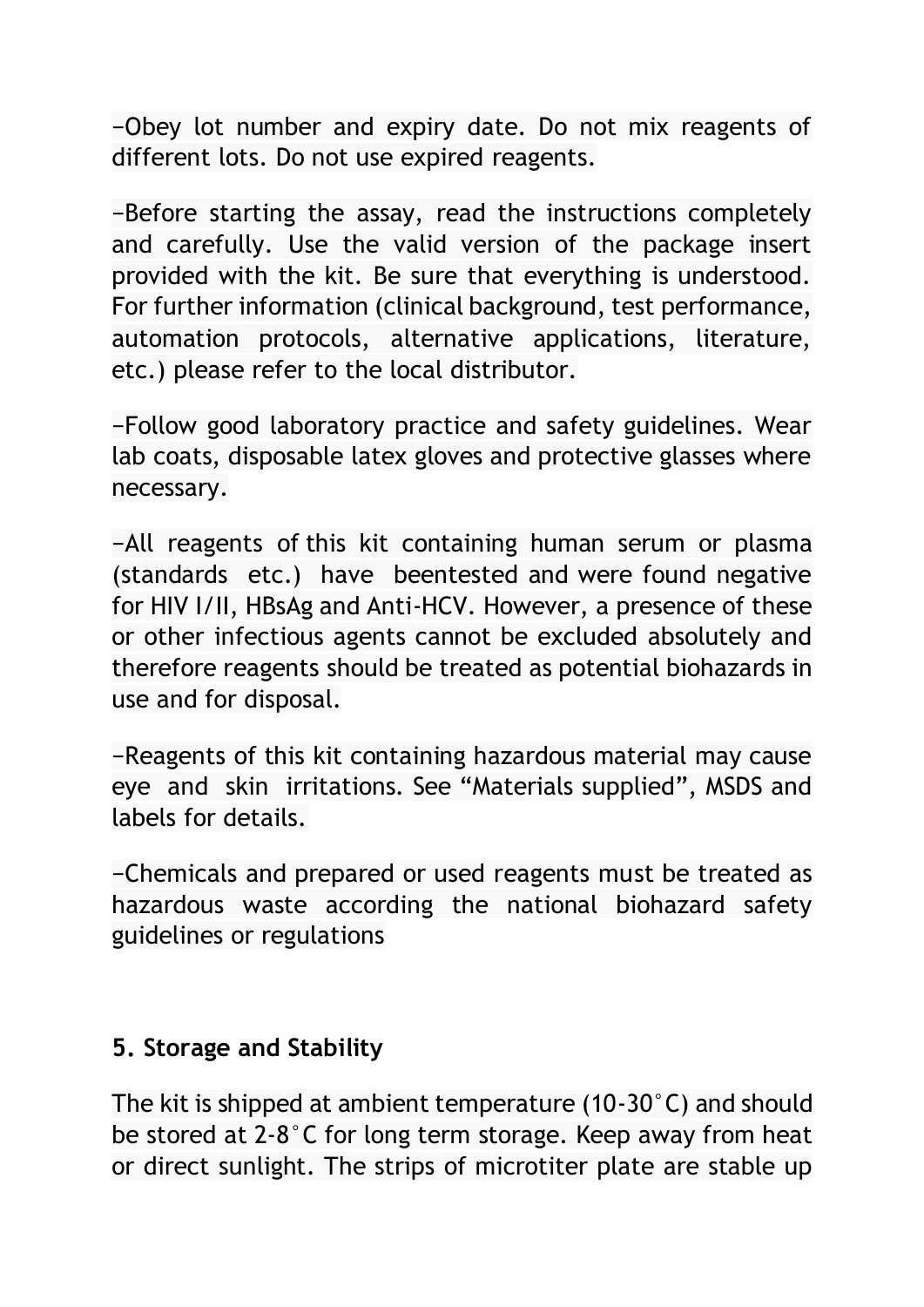to the expiry date of the kit in the broken, but tightly closed bag when stored at 2-8°C.

#### **6.Specimen (Collection and Storage)**

Serum, Plasma (EDTA, Heparin)

The usual precautions for venipuncture should be observed. Do not use grossly haemolytic, icteric or lipemic specimens. Samples appearing turbid should be centrifuged before testing to remove any particulate material. Avoid repeated freezethaw cycles for serum/plasma samples.

Samples should be diluted with the dilution rate given in the "Pre-test setup instructions" before the test.

Drug infusions may camouflages/mask the presence of antibody to drugs in serum/plasma samples. Therefore, blood sampling time is critical for detection of antibodies. It is recommended to take the blood sample just before the scheduled dose (trough specimen).

| <b>Storage</b>           | $2-8$ °C | $-20^{\circ}$ C |
|--------------------------|----------|-----------------|
| Stability (serum/plasma) | 2 days   | 6 months        |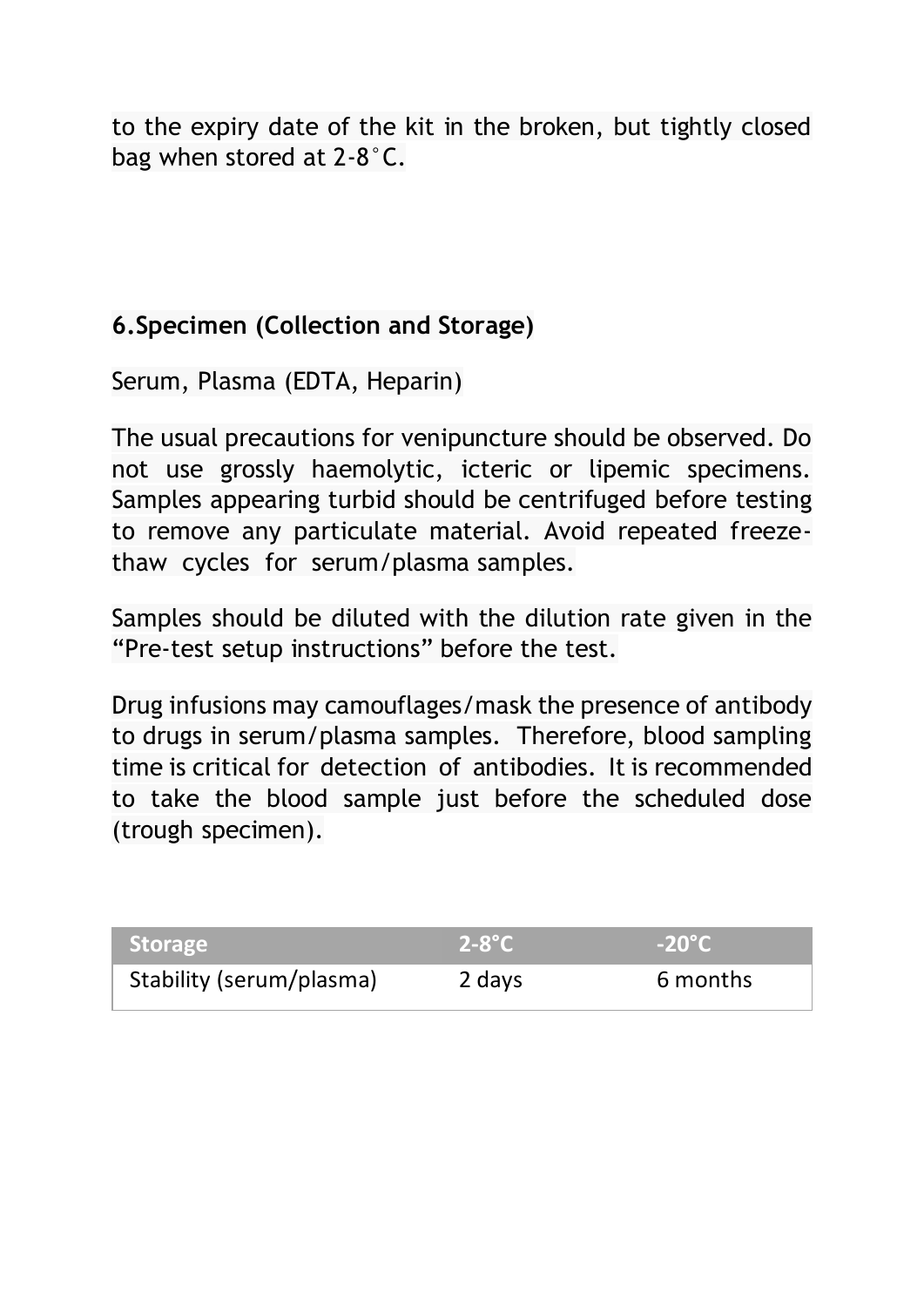# **7. Materials Supplied**

|                         |                        | Microtiter plate                                                                                   |
|-------------------------|------------------------|----------------------------------------------------------------------------------------------------|
| <b>Microtiter Plate</b> | $1 \times 12 \times 8$ | Break apart strips. Microtiter<br>plate with 12 rows each of 8<br>wells coated with<br>Secukinumab |
|                         | $1,0$ mL<br>(negative) | <b>Control Negative &amp; Positive</b>                                                             |
|                         |                        | Ready to use. Contains human                                                                       |
| <b>Controls</b>         | 1 ml<br>(positive)     | serum and stabilizer, <0,1%<br>NaN <sub>3</sub>                                                    |
|                         |                        |                                                                                                    |
|                         |                        | Assay buffer                                                                                       |
| <b>Assay Buffer</b>     | $1 \times 50$ ml       | Ready to use. Blue coloured.                                                                       |
|                         |                        | Contains proteins, $<$ 0,1 % NaN <sub>3</sub>                                                      |
|                         |                        | radish<br>peroxidase<br>Horse<br>conjugated probe                                                  |
| <b>Conjugate</b>        | $1 \times 12$ ml       | Ready to use. Red coloured.                                                                        |
|                         |                        | Contains<br><b>HRP</b><br>conjugated                                                               |
|                         |                        | probe, stabilizer<br>and<br>preservatives.                                                         |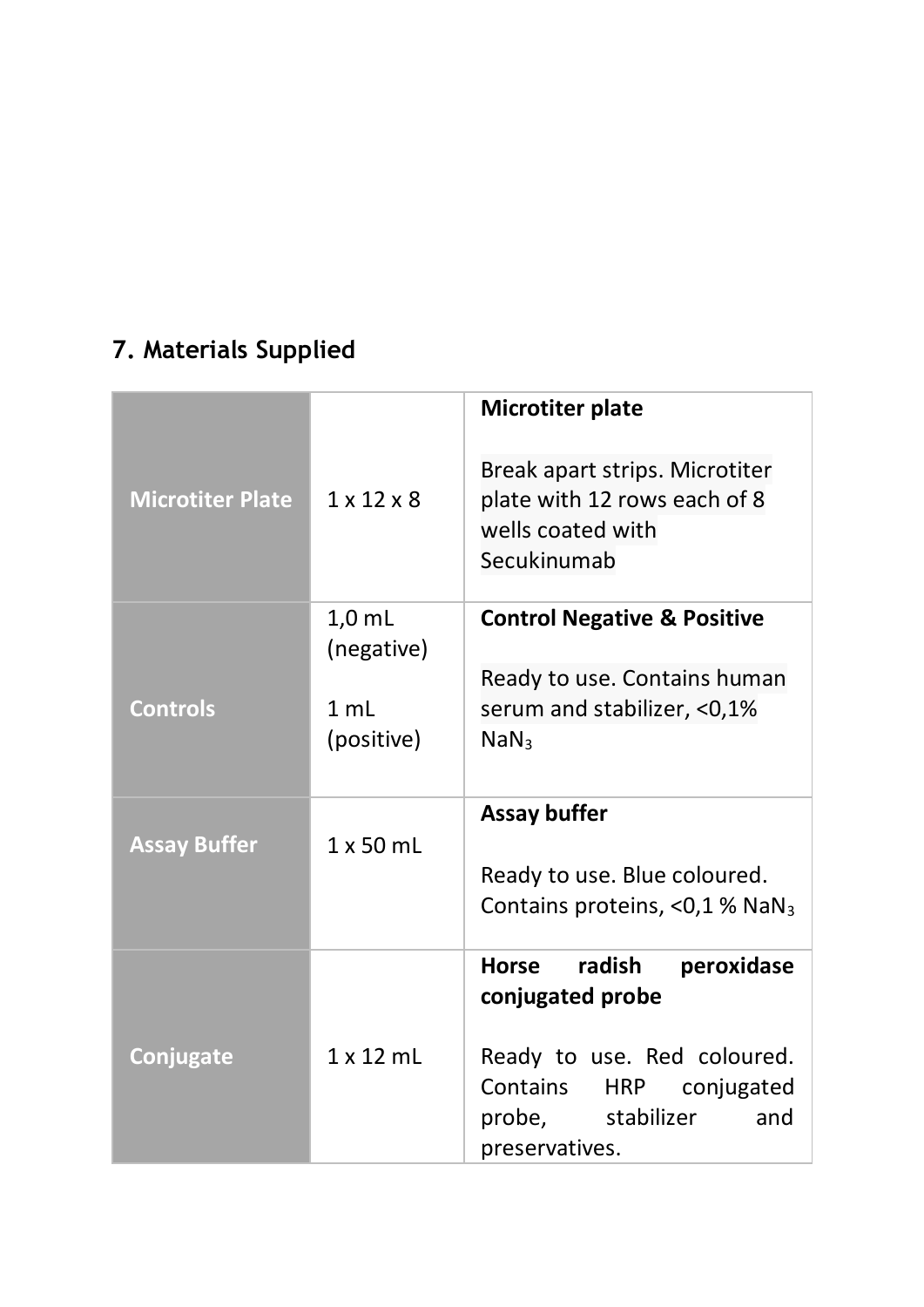| <b>Substrate</b>   | 1 x 12 mL        | <b>TMB substrate solution</b><br>Ready<br>to use. Contains<br>3,3',5,5'-Tetramethylbenzidine<br>(TMB)                                                                                                    |
|--------------------|------------------|----------------------------------------------------------------------------------------------------------------------------------------------------------------------------------------------------------|
| <b>Stop Buffer</b> | $1 \times 12$ mL | <b>TMB</b> stop solution<br>Ready to use. 1N HCI                                                                                                                                                         |
| <b>Wash Buffer</b> | $1 \times 50$ ml | Wash buffer (20x)<br>Prepared concentrated (20x)<br>and should be diluted with the<br>dilution rate given in the "Pre-<br>test setup instructions" before<br>the test. Contains buffer with<br>tween 20. |
| Foil               | $2 \times 1$     | <b>Adhesive Foil</b><br>For covering microtiter plate<br>during incubation                                                                                                                               |

# **8. Materials Required but Not Supplied**

- −Micropipettes and tips
- −Calibrated measures
- −Tubes for sample dilution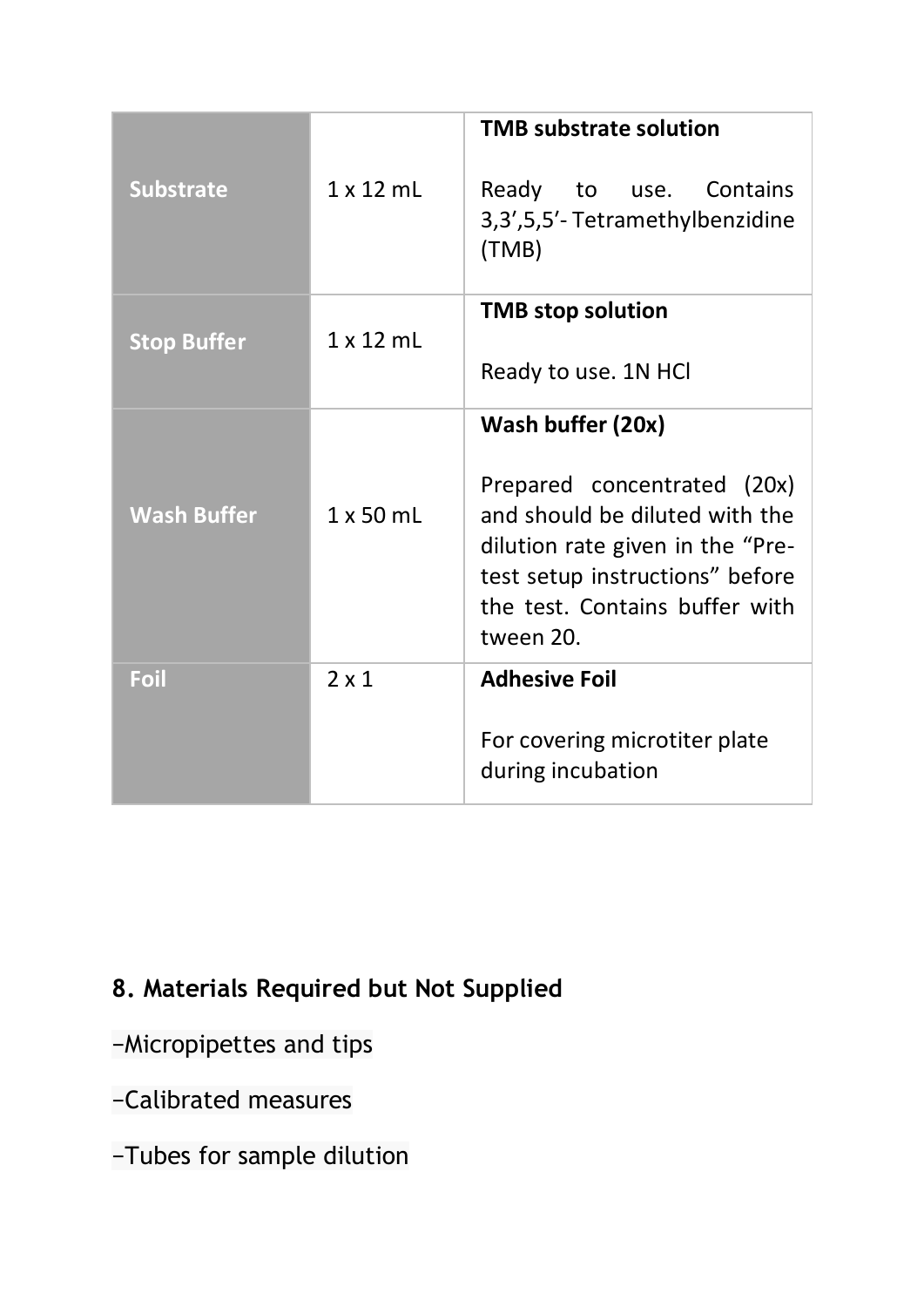−Wash bottle, automated or semi-automated microtiter plate washing system

−Microtiter plate reader capable of measuring optical density with a photometer at OD 450nm with reference wavelength 650 nm (450/650 nm)

−Distilled or deionised water, paper towels, pipette tips and timer

#### **9.Procedure Notes**

−Any improper handling of samples or modification of the test procedure may influence the results. The indicated pipetting volumes, incubation times, temperatures and pre-treatment steps must be performed strictly according to the instructions. Use calibrated pipettes and devices only.

−Once the test has been started, all steps should be completed without interruption. Make sure that required reagents, materials and devices are prepared ready at the appropriate time. Allow all reagents and specimens to reach room temperature (18-25°C) and gently swirl each vial of liquid reagent and sample before use. Mix reagents without foaming.

−Avoid contamination of reagents, pipettes and wells/tubes. Use new disposable plastic pipette tips for each reagent, standard or specimen. Do not interchange caps. Always cap not used vials. Do not reuse wells/tubes or reagents.

−Use a pipetting scheme to verify an appropriate plate layout.

−Incubation time affects results. All wells should be handled in the same order and time sequences. It is recommended to use an eight-channel micropipette for pipetting of solutions in all wells.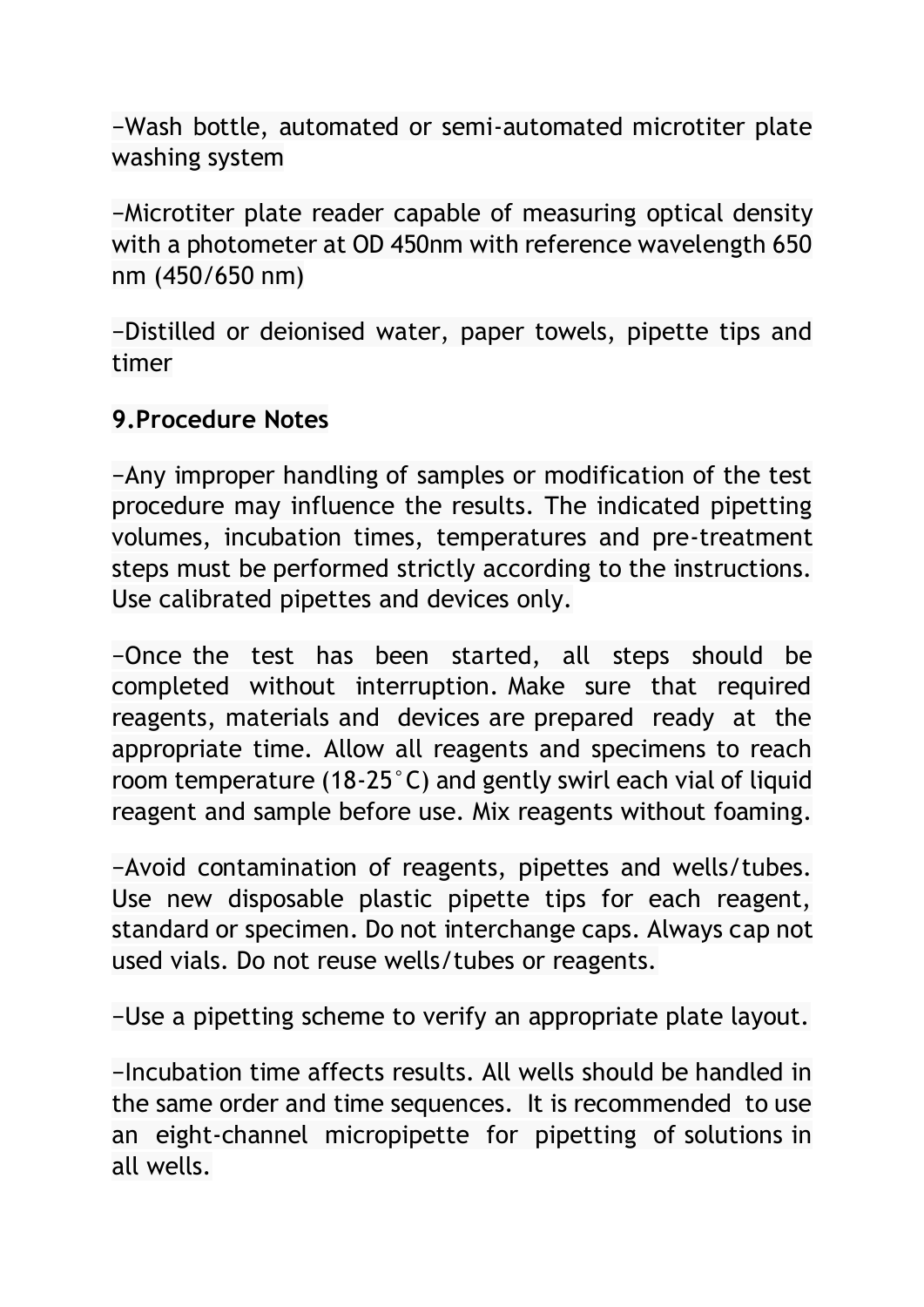−Microplate washing is important. Improperly washed wells will give erroneous results. It is recommended to use a multichannel pipette or an automatic microplate washing system. Do not allow the wells to dry between incubations. Do not scratch coated wells during rinsing and aspiration. Rinse and fill all reagentswith care. While rinsing, check that all wells are filled precisely with wash buffer, and that there are no residues in the wells.

−Humidity affects the coated wells/tubes. Do not open the pouch until it reaches room temperature. Unused wells/tubes should be returned immediately to the resealed pouch including the desiccant.

#### **10. Pre-test Setup Instructions**

| Component             | Wash buffer<br>(must be prepared before starting assay<br>procedure) |
|-----------------------|----------------------------------------------------------------------|
| <b>Dilute</b>         | 10 mL (e.g.)                                                         |
| <b>With</b>           | Up to 200 mL                                                         |
| <b>Diluent</b>        | Distilled water                                                      |
| <b>Dilution Ratio</b> | 1/20                                                                 |
| <b>Remarks</b>        | Warm up 37°C to dissolve crystals. Mix                               |
|                       | vigorously                                                           |
| <b>Storage</b>        | $2-8$ °C                                                             |
| <b>Stability</b>      | 2 weeks                                                              |

− Preparation of components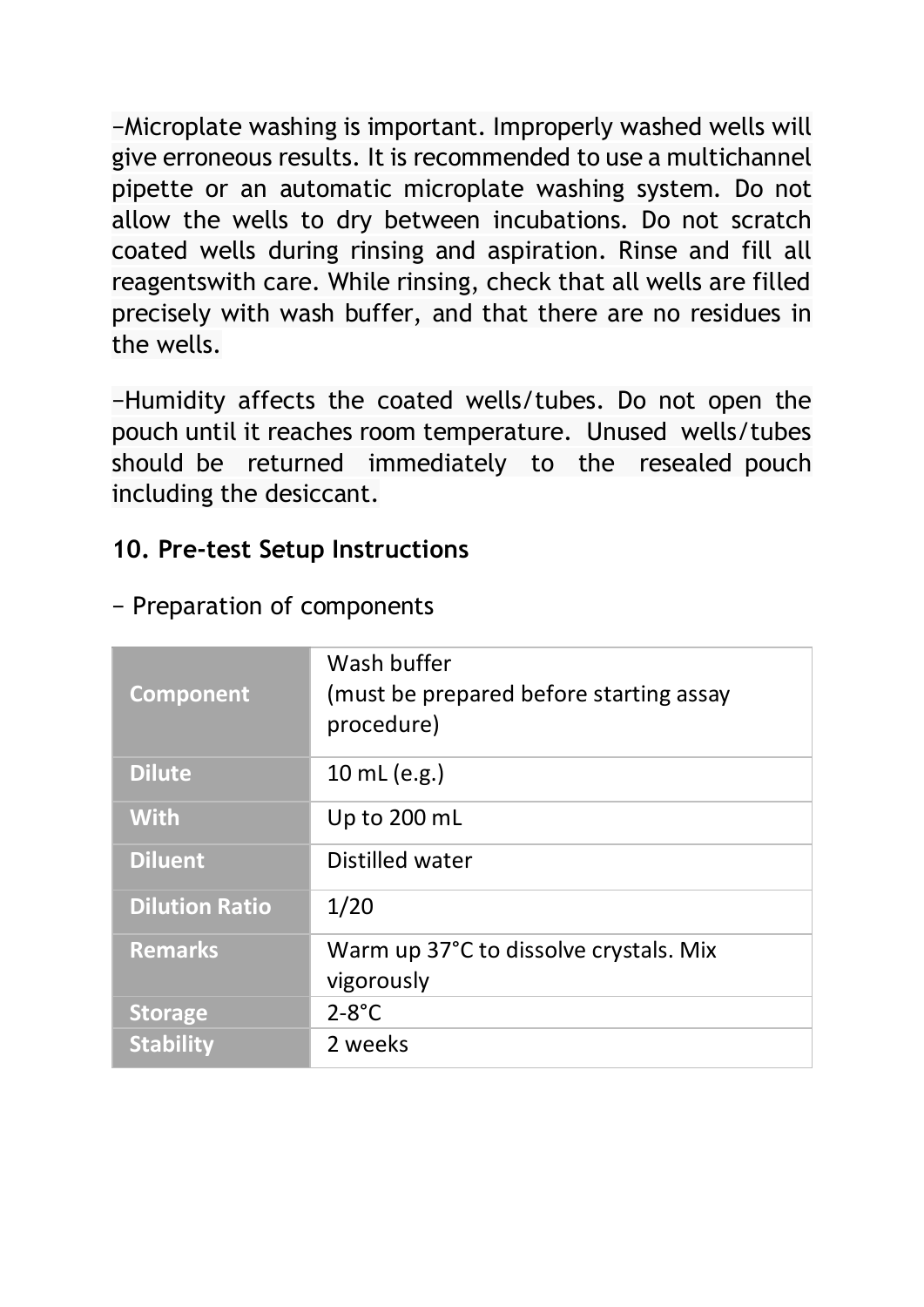#### − Dilution of samples

| Sample                | Serum/Plasma                                        |
|-----------------------|-----------------------------------------------------|
| <b>Diluent</b>        | Assay buffer                                        |
| <b>Dilution Ratio</b> | 1/10                                                |
| <b>Remarks</b>        | 1/10 dilution<br>20 µL sample + 180 µL assay buffer |

Patient samples with a concentration of drug above the measuring range are to be<br>rated as > "Highest Standard (Standard A)". The result must not be extrapolated. The<br>patient sample in question should be further diluted wit

#### **11. Test Procedure**

|   | Total assay time: 140 minutes                                                                                                                                                                                                                  |
|---|------------------------------------------------------------------------------------------------------------------------------------------------------------------------------------------------------------------------------------------------|
| 2 | Pipette 100 µL of each "Negative control", "Positive control"<br>and diluted samples into the respective wells of microtiter<br>plate<br>Wells<br>A1: Negative control*<br>B1: Negative control*<br>C1: Positive control<br>D1 and on: Samples |
|   | It is advised to run more than one "Negative control"<br>samples. Negative control studies can be duplicated or<br>triplicated in order to take the mean value.                                                                                |
| 3 | Cover the plate with adhesive foil<br>Briefly mix contents by gently shaking the plate<br>Incubate 60 minutes at room temperature (18-25°C)                                                                                                    |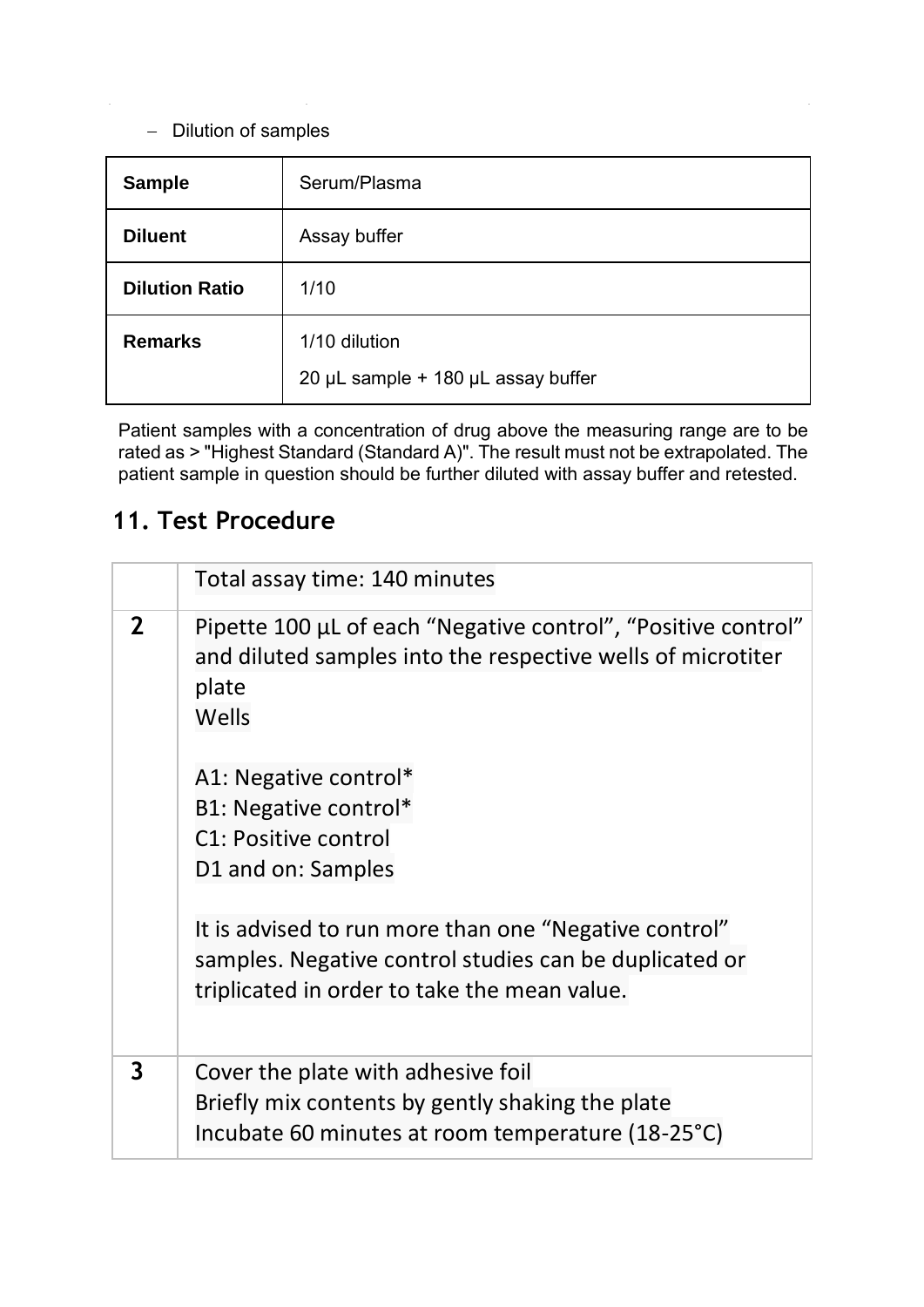| 4  | Remove adhesive foil                                      |
|----|-----------------------------------------------------------|
|    |                                                           |
|    | Discard incubation solution                               |
|    | Wash plate three times each with 300 µL "Wash Buffer"     |
|    | Remove excess solution by tapping the inverted plate on a |
|    | paper towel                                               |
| 5  | Pipette 100 µL "Conjugate" into each well                 |
|    |                                                           |
| 6  | Cover the plate with adhesive foil                        |
|    | Incubate 60 minutes at room temperature (18-25°C)         |
| 7  | Remove adhesive foil                                      |
|    | Discard incubation solution                               |
|    | Wash plate three times each with 300 µL "Wash Buffer"     |
|    | Remove excess solution by tapping the inverted plate on a |
|    | paper towel                                               |
| 8  | Pipette 100 µL "Substrate" into each well                 |
|    |                                                           |
| 9  | Incubate 20 minutes without adhesive foil at room         |
|    | temperature (18-25°C) in the dark                         |
|    |                                                           |
| 10 | Stop the substrate reaction by adding 100 µL "Stop        |
|    | Solution" into each well                                  |
|    | Briefly mix contents by gently shaking the plate          |
|    |                                                           |
|    | Colour changes from blue to yellow                        |
| 11 | Measure optical density with a photometer at OD 450nm     |
|    | with reference wavelength 650 nm (450/650 nm) within 30   |
|    | minutes after pipetting the "Stop Solution"               |
|    |                                                           |

## **12. Quality Control**

The test results are only valid if the test has been performed following the instructions. Moreover, the user must strictly adhere to the rules of GLP (Good Laboratory Practice) or other applicable standards/laws. For the run to be valid, the OD 450/650 nmof positive control should be >1,500 and the OD 450/650 nm of each negative control should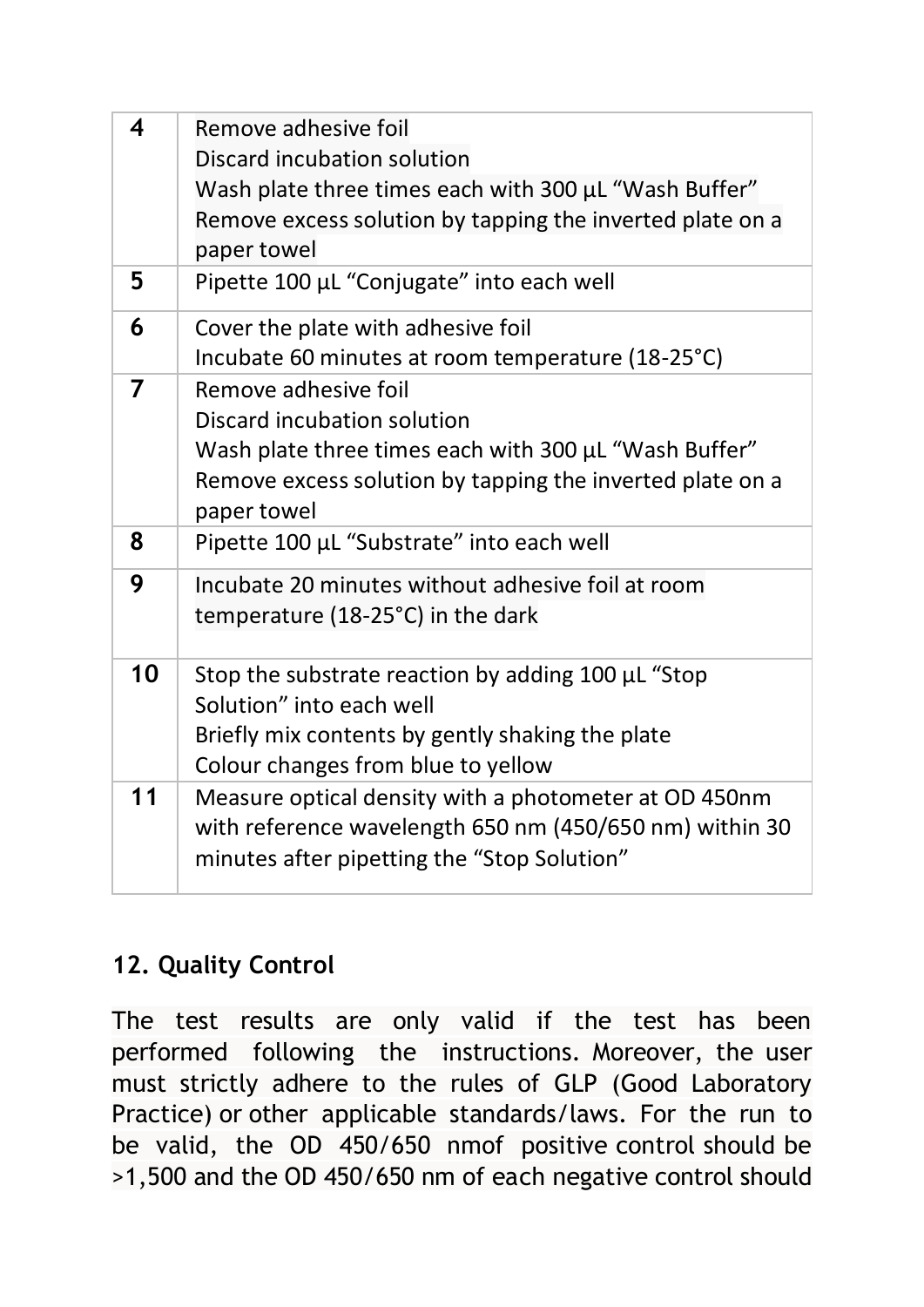be <0,150. In case of any deviation the following technical issues (but not limited to) should be reviewed: Expiration dates of reagents, storage conditions, pipettes, devices, incubation conditions, washing methods, etc.

## **13. Calculation and Interpretation of Results**

The results are evaluated by a cut-off value which is estimated by multiplying the mean OD 450/650 nm of the negative controls by 3.

e.g.

If "Sample OD 450/650 / the mean negative control OD 450/650 ≥3"

then the sample is POSITIVE

If "Sample OD 450/650/ the mean negative control OD 450/650 <3"

then the sample is NEGATIVE

Note: The cut-off information provided with this kit can only be considered as a recommendation. Cut-off values must be calculated/set or verified according to scientific standards by the users/laboratories.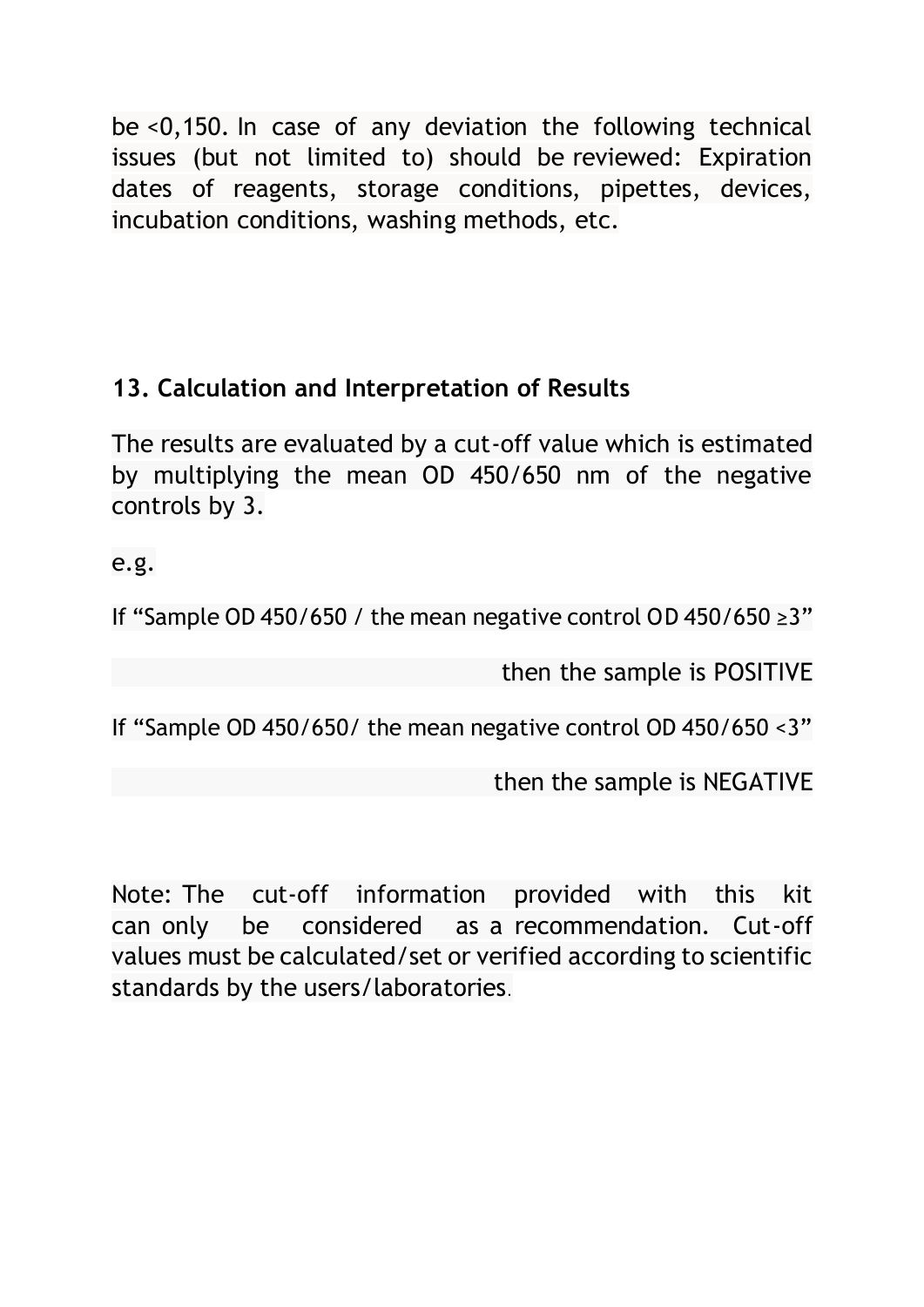#### **14.Analytical Performance**

−Specificity: There is no cross reaction with native serum immunoglobulin

−Precision: Intra-assay and inter-assay CVs <30%

−Cut-off: Cut-off values must be calculated/set or verified according to scientific standards by the users/laboratories.

The "Quality control certificate" contains lot specific analytical performance data and is supplied separately with each kit. If some further analytical performance data is needed, please refer to the local distributor.

#### **15. Automation**

SHIKARI® Qualitative Antibodies to Secukinumab ELISA is also suitable to run on automated ELISA processors.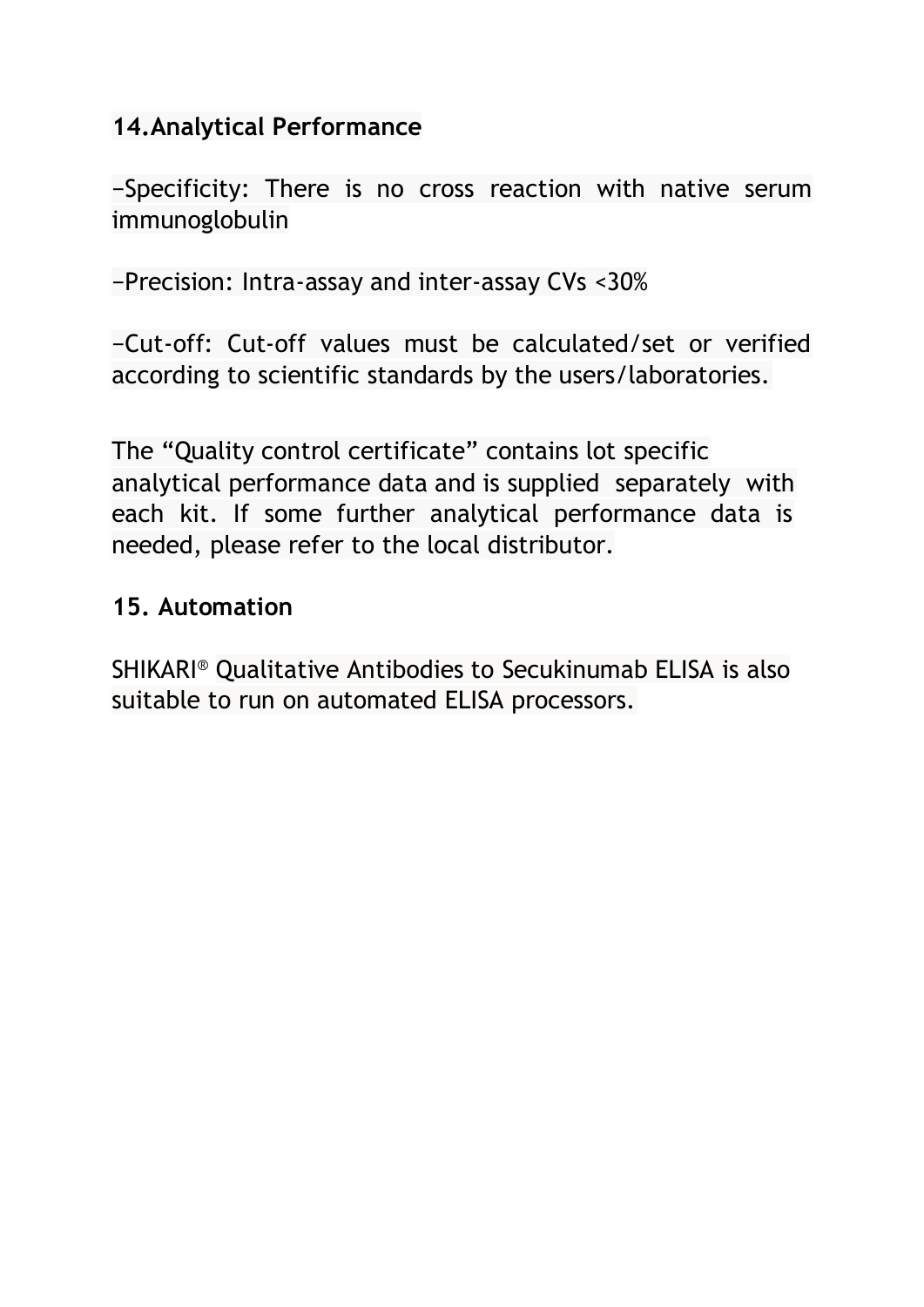#### **16. Symbols and Cautions**

|            | Manufacturer                        |                | Temperature limitation                |
|------------|-------------------------------------|----------------|---------------------------------------|
|            | Production date                     |                | See instruction for use               |
|            | Expiry date                         |                | Caution                               |
| LOT        | Lot number                          |                | In vitro diagnostic medical<br>device |
| <b>REF</b> | Catalog number                      | CONTROL        | Control                               |
|            | Do not use if package is<br>damaged | <b>CONTROL</b> | Negative control                      |
|            | Keep away from sunlight             | <b>CONTROL</b> | Positive control                      |
|            | Keep dry                            | v              | Number of tests                       |

*According to ISO 15223* 

**Cautions:** The performance of the kit can be achieved by fully complying with the instructions. Modifications on the test procedure can affect the results and these kinds of changes will not be charged as regular complaints. This product is for professional use only and must be used for "Intended use" that is given in the instructions for use. The results themselves should not be the only reason for any therapeutically consequences. They must be correlated to other clinical observations. Cut-off, reference ranges, etc. must be calculated/set according to scientific standards by the users/laboratories. Information in the instructions about cutoff, etc. performance characteristics, can only be considered as a recommendation and does not give any responsibility to the manufacturer.

**Limitations of liability:** The manufacturer's liability is limited to the purchase price of the product in all circumstances. The manufacturer cannot be held responsible for damage to the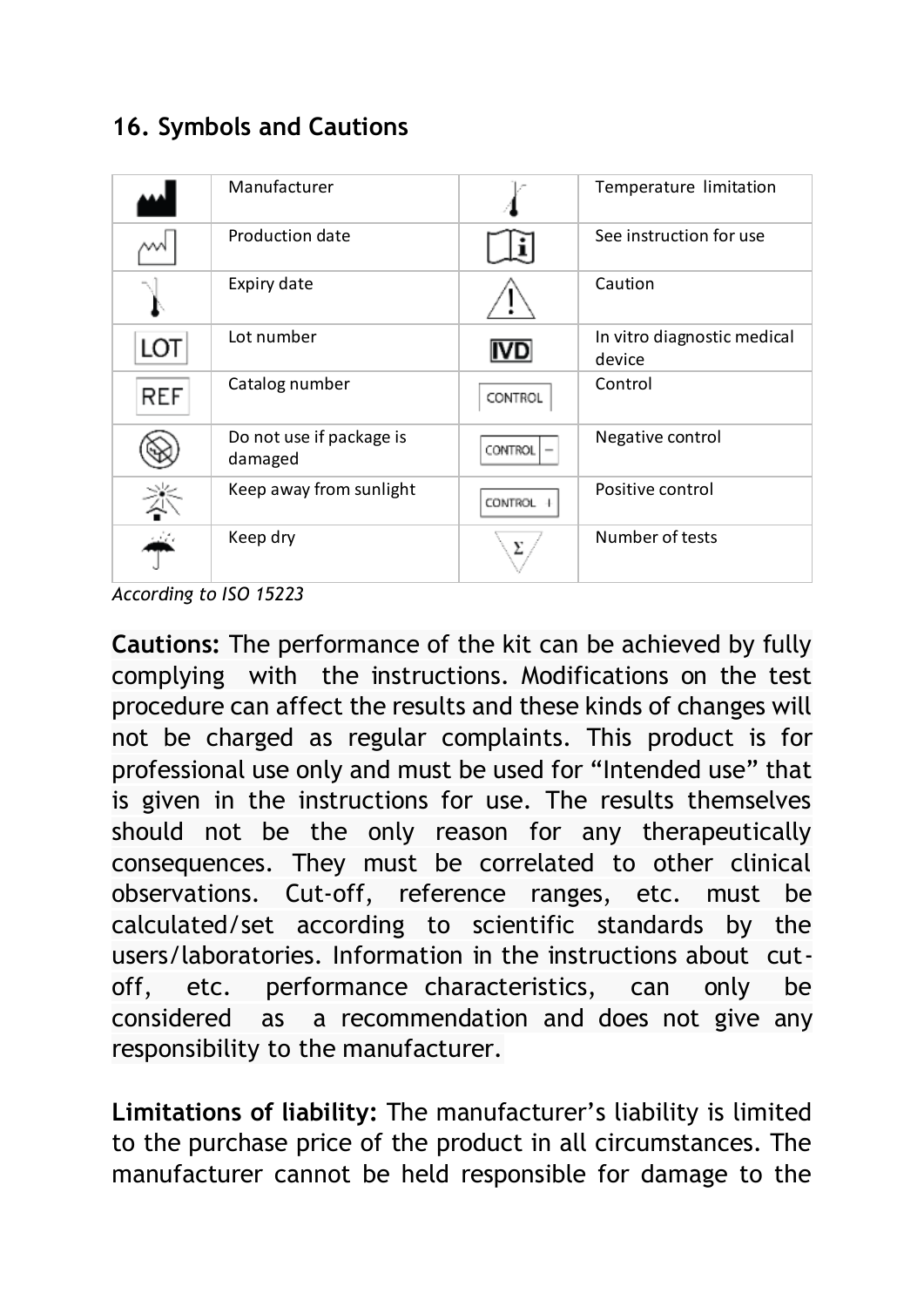patient, lost profit, lost sales, damage to property or any other incidental or consequential loss.

**Technical support and complaints:** Technical support can be given upon request. If there is a problem with the product, complaints must be sent written to info@matriksbiotek.com with the technical data (if available) like standard curve, control results, etc. After the necessary examination, written reply will be given.

#### **17.References**

- Jaleel T, Elmets C, Weinkle A, Kassira S, Elewski B: Secukinumab (AIN-457) for the treatment of Psoriasis. Expert Rev Clin Pharmacol. 2016 Feb;9(2):187-202. doi: 10.1586/17512433.2016.1129894.
- Wong IT, Shojania K, Dutz J, Tsao NW: Clinical and economic review of secukinumab for moderate-tosevere plaque psoriasis. Expert Rev Pharmacoecon Outcomes Res. 2016 Apr;16(2):153-66. doi: 10.1586/14737167.2016.1133301. Epub 2016 Feb 2